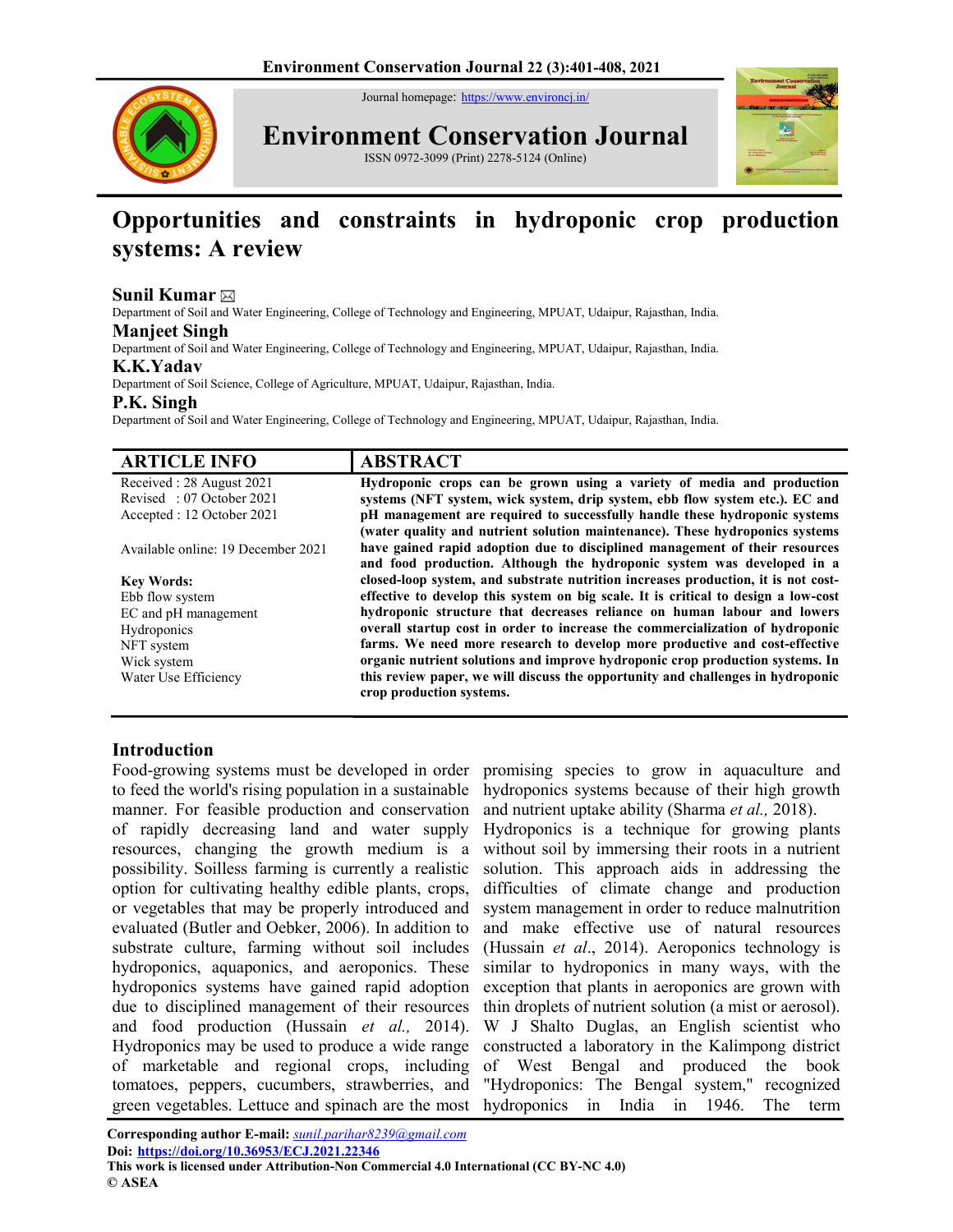hydroponics comes from two Greek words: hydro, which means "water," and ponic, which means "to work." Hydroponics is related to growing plants in soil-less and nutrient-rich solutions to increase the production of crops. The water used for the production of crops should be clean and free from microbial contamination and chemical agents (Suma et al., 2020).

Hydroponic greenhouse systems eliminate the requirement for additional land for crop production. To boost output by reducing water, fertilization, and pesticide use, which can be reached through greenhouse farming? The efficient use of sunlight is a benefit of hydroponic greenhouse farming. Light falls on both the upper and lower parts of the plant in a hydroponic greenhouse. Both top and lower fruits develop at the same time due to the uniform dispersion of light (Despommier, 2009).

Hydroponics farming allows people to grow forage and food in areas where conventional agriculture is not possible, desert-like regions with arid climates (Okemwa, 2015). The hydroponic method allows people to consume and enjoy locally grown products while also increasing their food production. In heavily populated metropolitan areas where there is no suitable land for farming, hydroponics can be used (Schnitzler, 2012). Hydroponic methods are helpful in areas with warm climates or inadequate sunlight (Jensen and Malter, 1995). Hydroponic systems for crop production are rapidly developing and improving nowadays (Griggs et al., 2019).

#### Historical background of hydroponic

Julius von Sachs, a well-known German botanist, demonstrated for the first time in 1860 that plants could be grown to maturity in the lack of soil using a specific nutritional solution. Professor William Gerrick invented the term hydroponics to describe the growth of plants with roots suspended in water containing necessary nutrients in the early 1930s. In 1940, Purdue University researchers created the feeding system. Hydroponics gardens were established in Arizona, Abu Dhabi, Belgium, California, Denmark, Germany, Holland, Iran, Italy, Japan, and Russia throughout the 1960s and 1970s (Sardare et al., 2013). Due to hasty industrialization and urbanization, not only the cultivable land is diminishing but the conventional farming techniques are also having a significant negative influence on the environment. In present

situation, soilless farming can be successfully introduced and considered as an alternative option for growing nutritious food plants, healthy edible vegetables, or crops (Sharma et al., 2018).

## Hydroponic structures

Plants cultivated in hydroponic culture have their roots suspended directly in a nutrient solution. So it is also named by Liquid hydroponics system. In this system, plant roots are supported by soil pellets, peat moss, perlite, and rock wool. Hundreds of variations of hydroponic systems are available when we build a hydroponic structure for growing plants. However, here we are discussing five types of hydroponic systems under which all variations are located.

1. Wick System, 2. Drip system, 3. Ebb-Flow, 4. Nutrient Film Technique (NFT)

## Wick System

In the wick system, the root of the plant is fed by a strip of porous material that is immersed in a liquid that is fed to the capillary in a tray or other absorbent medium. The system is installed above the feed solution tank at a minimum distance (Grigas et al., 2019). It is the most basic hydroponic system, requiring no pumps, electricity, or aerators (Shrestha and Dunn, 2013). Plants are kept in an absorbent medium such as coco-peat, perlite, or vermiculite, with a nylon wick running through their roots to hold nutrient solution. Capillary action transports water and nutrients to plants. This technique works well for small plants, herbs, and spices, but not for plants that need a lot of water. The tank containing the nutrient solution, the growing container, the growing media, and the wicks are the four essential components of a hydroponic wick system (Sharma et al., 2018).

## Drip system

The drip system is a fast-growing hydroponic system nowadays. It contains a pump to feed the plants with nutrients and water regularly. This system is well-known as a micro-irrigation system. This technique employs little hoses to provide nutritional solution or water directly to the root zone of the plant (Palm et al., 2018). This technology has the advantage of using less water and performing well in both soil and hydroponics growing conditions (Grigas et al., 2019).

The drip hydroponic method is the most used method, with the help of a water pump, water or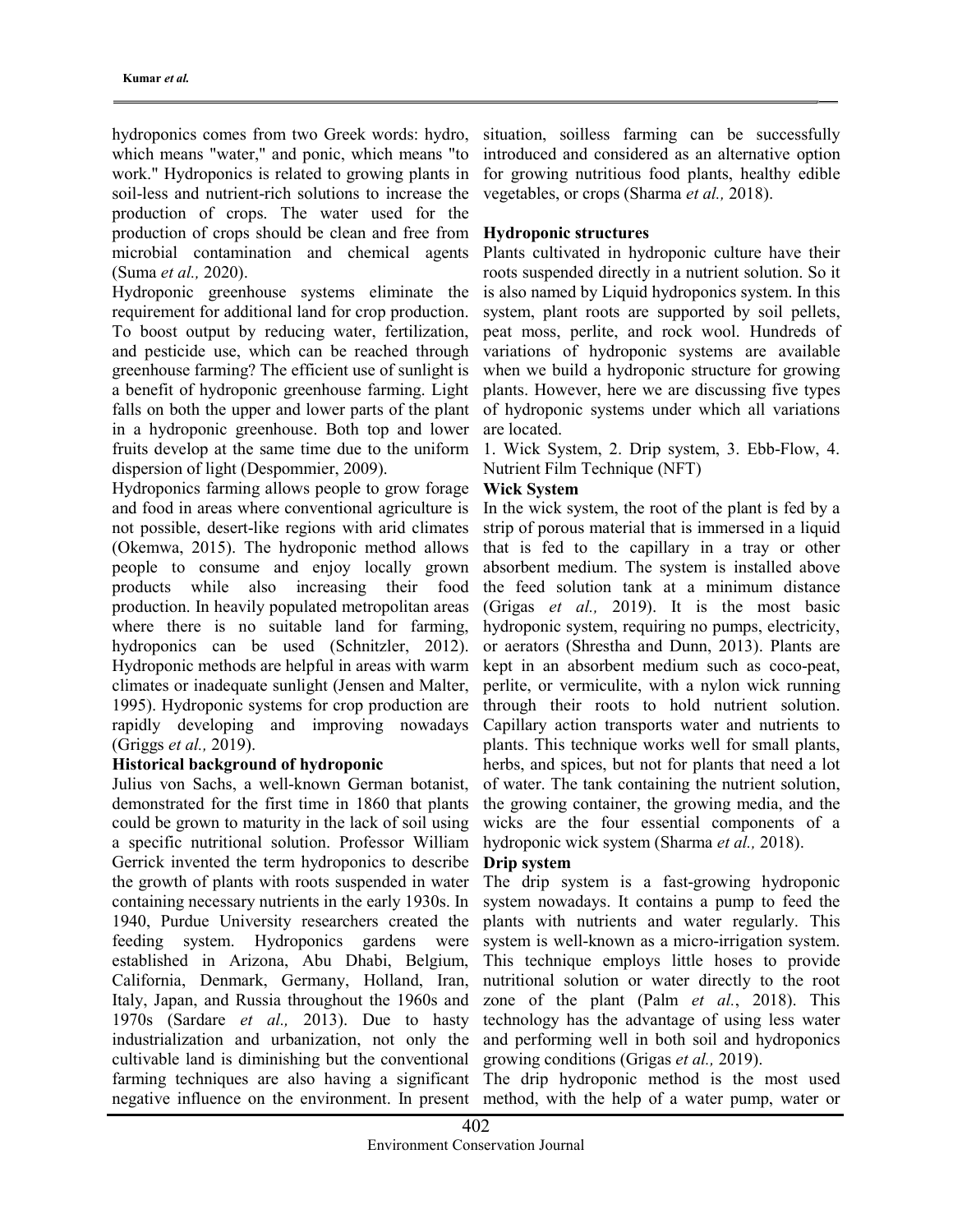nutrient solution from the tank is directly delivered to the roots of each plant in right proportion (Rouphael and Colla, 2005). Plants are usually planted in a medium that is somewhat absorbent so that the nutrient solution drips down slowly. Various crops can be cultivated organically, with as much water conservation as feasible (Sharma et al., 2018).

## Ebb flow system

This was the first commercial hydroponic structure, and it works on the flood and drain method. The fertiliser solution and water from the reservoir rise through a water pump in the floodplain until they reach a specified level and stay there for a set period of time, providing nutrients and moisture to the plants. In addition, it is possible to grow a broad variety of crops, but algae, root rot, and mold problems are very common (Nielsen et al., 2006).

## Nutrient film technique (NFT)

NFT was developed by Dr. Allen Cooper in England in the mid-1960s to overcome the shortcomings of the ebb and flow system. A nutrient solution or water circulates throughout the system; and without any time control, the water enters the rising tray by using the pump (Domingues et al., 2012). The system is tilted at an angle, allowing the nutrient solution to flow through the roots and into a reservoir below. The plants' roots are suspended in a hydroponic nutrition solution and placed in a conduit or pipe. The roots, on the other hand, are susceptible to fungal infection because they are constantly submerged in water or nutrients. Many leafy greens can be easily grown in this system, and it is broadly utilized for commercial lettuce production (Sharma et al., 2018). The main quality of this technology is irrigation and the solution of nutrient is recycled several times (Burrage, 1992). This system is usually adapted for various plant growths and is a perfect solution for growing short-cycle plants such as cereals, lettuce, etc. This technique is similar to the ebb and flow methods for numerous reasons. It consists of a recirculation pipeline that allows the conversion of used water or nutrient solution from the reservoir into a container that can be cleaned. Also, these growing systems rely entirely on water pumps to provide solution recirculation and nutrition to the plants (Grigas *et al.*, 2019).

## Advantages of hydroponics

There are so many advantages of growing plants under hydroponic system as compared to conventional system. Because the nutrients are given directly to the roots, the plants develop faster and have smaller roots, allowing them to be grown closer together. Hydroponic system provides increased production per acre along with effective nutrient controls, high-density seeding, and improved production quality. It is also efficient for areas of the world where there is a lack of cultivable or fertile land for agriculture (Sardare et al., 2013).

Hydroponic technology is a sparkling and comparatively simple technique and it reduces or eliminates the use of insecticides to reduce or eliminate the possibility of soil-borne diseases, insect or insect infestation to plants. This method is particularly useful in locations where environmental pressure (cold, heat, sweet, and so on) is a significant problem (Polycarpou et al., 2005). Because hydroponic crops are not impacted by weather fluctuations, they can be cultivated all year and considered off-season (Manzocco et al., 2011). Furthermore, commercial hydroponic systems are intended to minimise labour and eliminate many traditional agricultural procedures, such as weeding, spraying, watering, and ploughing, by operating automatically (Jovicich et al., 2004). Hydroponics saves a lot of water in the form of irrigation and doesn't require any other kinds of spray, so there's never any problem of waterlogging. Pests and illnesses may be easily controlled, whilst weeds are virtually non-existent. When compared to conventional farming, larger yields can be attained because to a higher number of plants per unit (Sharma et al., 2018). The hydroponic system uses fewer pesticides, produces more, and saves water (Arias-fermandz *et al.*, 2000; Buchanan et al., 2013).

Hydroponic greenhouse systems are the most efficient way to grow high-nutrient-value crops (Jones, 2012). Hydroponic systems have more benefits than drawbacks (Banda-Guzman and Lopez-Salazar, 2014). The percentage of land, nutrients, water requirement, and growing time are low in the case of hydroponic greenhouse systems (Banerjee and Adenauer, 2014). In the case of hydroponic greenhouse systems, plants are never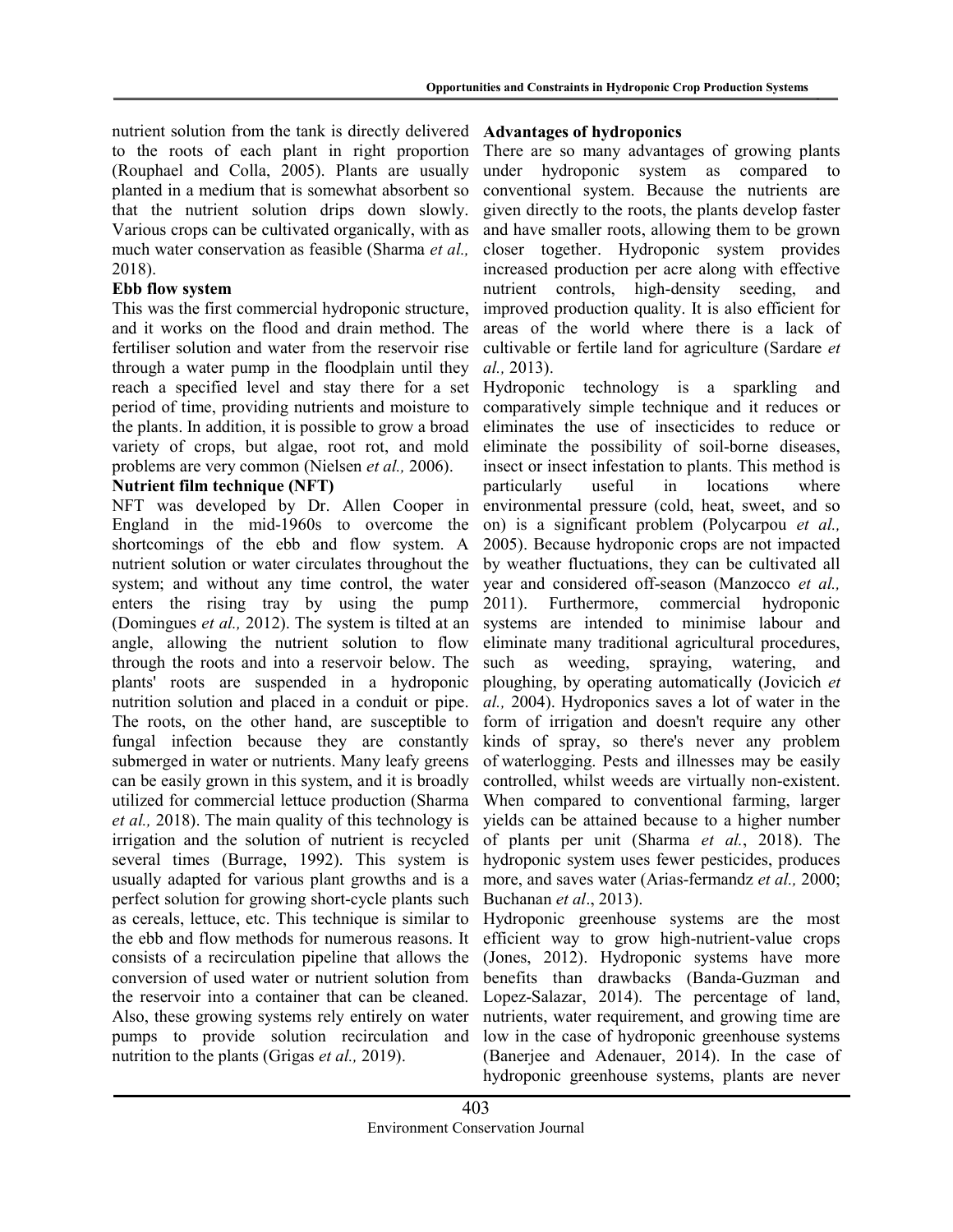under stress because nutrients and water are always available to the plant roots (Ruth, 2009; Khan et al., 2018).

#### Limitations of hydroponics

Although soilless farming is an advantageous technique, it has significant limitations. Technical knowledge and high initial cost are the basic requirements for commercial-scale farming. Waterborne diseases can easily spread from one plant to the next in a hydroponics system since the plants share similar nutrient (Ikeda et al., 2006). Hot climate and a lack of oxygen can reduce production and lead to crop loss. The necessity of maintaining the EC, pH, and optimum concentration of the nutritional solution cannot be overstated. Finally, lighting and energy supplies are required to keep the system running in a safe environment (Sharma et al., 2018). Hydroponics is becoming a more popular method of growing vegetables. However, one of the major drawbacks of hydroponics is that certain crops can quickly accumulate large levels of nitrate-N (NO<sub>3</sub> $\pm$  -N) from the system (Guo *et al.*, 2019).

According to Tyson et al. (2004) the hydroponic structure's world should be able to support at least 40 large plants (tomatoes, banana peppers, and bell peppers) and 72 little plant (spinach, lettuce, and strawberries). Temperature, light intensity, carbon dioxide concentration, and humidity must all be monitored in hydroponic greenhouses using an Arduino-based climate control monitor system (Hochmuth and Hochmuth, 2001).

Several aspects should be considered during the installation of an Arduino-based climate control system, including (system availability, system efficiency, and transportation cost, among others), and the initial cost of the system is also supported by these elements (Taig, 2012). According to a literature review, the cost of an Arduino-based climate control system for a commercial hydroponic system is between US\$500-2000 (Grewal et al., 2011; Takakura, 2014; Khan et al., 2018; Manju H.M., et al., 2020).

## Management of nutrients in hydroponic

In hydroponics, due to the low nutrient-buffering capacity of the system and the ability to make quick adjustments, constant monitoring is required. The availability of nutrients from the nutrient delivery system, as well as the response of plants to

nutrients, are two aspects of nutrition that must be considered. The optimal time for monitoring the nutritional solution is between 6 am to 8 am. To avoid damage and the spread of diseases, the roots should be mulched instead of the leaves (Sardare et al., 2013). The sources of nutrients along with their characteristics are given in the table 1.

|  |                                |  |  | Table 1: Sources of nutrients and their properties |
|--|--------------------------------|--|--|----------------------------------------------------|
|  | (Sardare <i>et al.</i> , 2013) |  |  |                                                    |

| Source                            | <b>Components</b> | <b>Properties</b>   |  |
|-----------------------------------|-------------------|---------------------|--|
| Calcium nitrate                   | Na, Ca            | Salt that is very   |  |
| Ca(NO <sub>3</sub> ) <sub>2</sub> |                   | soluble             |  |
| acid<br>Boric                     | B                 | Boron's<br>hest     |  |
| $(H_3BO_3)$                       |                   | source              |  |
| Iron chelate                      | Fe Cit            | Iron's best source  |  |
| Potassium                         | N,K               | Salts that are very |  |
| nitrate( $KNO3$ )                 |                   | soluble             |  |
| Potassium                         | P,K               | Phosphorus          |  |
| phosphate                         |                   | deficiency should   |  |
| monobasic                         |                   | be evaluated        |  |
| $KH_2PO_4$                        |                   |                     |  |
| Magnesium                         | S, Mg             | Very<br>cheap,      |  |
| sulfate $(MgSO_4)$                |                   | highly<br>soluble,  |  |
|                                   |                   | and<br>pure         |  |
|                                   |                   | substance.          |  |

## Electrical conductivity (EC) and pH management

In hydroponics, plant nutrients are dissolved in water and are generally inorganic. Different chemical combinations provide all 17 components required for plant growth. The most prevalent nutrient solution for hydroponic systems is Hoagland's solution (Sharma et al., 2018).

The pH of the water has a major impact on nitrification. The reaction rate of nitrification in a growing biofilter (root growth centre) produced by a solution of hydroponic nutrients,  $\overline{NO_3}$  and two pH levels (6.5 and 8.5) were developed by (Tyson et al., 2007). At pH 8.5, the rate of ammonia oxidation increased (1.75) compared to the rate of nitrite oxidation  $(1.3)$ , resulting in  $NO<sub>2</sub>$ accumulation at values similar to those damaging to plants (high value of 4.2 mg  $L^{-1}$  NO<sub>2</sub>). Another issue associated to pH 8.5 is the potential for increasing quantities of non-ionized ammonia, which lowers nutritional content in rainwater plants (Toshiki Asao, 2012).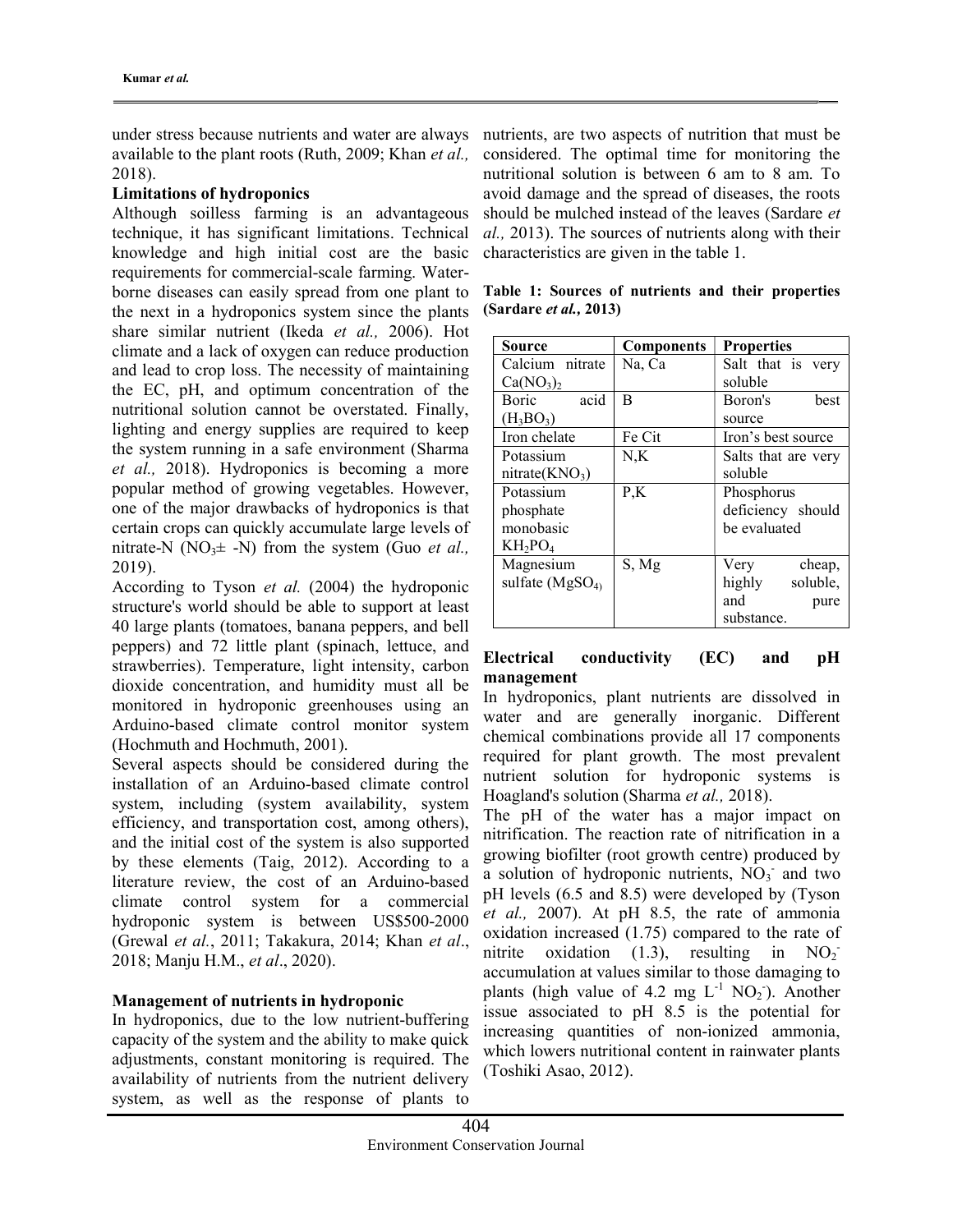Plants adjust electrical conductivity (EC) while they absorb nutrients and water from the nutrient solution. A rise in the EC value has been reported in an open system with nutrient solution recycling due to the accumulation of high amounts of specific ions such as bicarbonate, sulfate, and chloride. (Zekki et al., 1996). So, the recycling of nutrient solutions represents a point of discussion. In addition, substrates can retain ions, and consequently, the EC increases. Controlled leaching with good quality water is an option for reducing salt nutrient solutions for hydroponic systems (Cácere, 2004). Mulching with polypropylene sheets reduces water usage, improves water efficiency, and lowers the EC of the solution; as a result, mulching is a viable method for EC reduction (Farina et al., 2003). Carmassi et al., (2005) established a general model for variations in ion concentration and EC recycling nutrient fluid during a closed-loop soilless culture supported by hydroponically grown plants.

The pH of hydroponic systems changes as the plants develop. As a result, in hydroponic solutions, pH regulation is necessary. pH changes of less than 0.1 units have little effect. Most species benefit from a pH range of 5.5 to 6.5 for nutrient availability from most nutrient solutions, while species vary widely and develop best outside of this range (Sardare and Adamane, 2013). Table 2 shows the appropriate range of EC and pH values for several hydroponic crops.

Table 2:  $EC$  ( $dSm^{-1}$ ) and  $pH$  ranges for hydroponic plants (Sardare and Admane, 2013)

| $EC (dSm-1)$          | pН                    |
|-----------------------|-----------------------|
| 1.4 to 1.8            | $6.0 \text{ to } 6.8$ |
| 2.0 to $4.0$          | 6.0 to $6.5$          |
| $1.2 \text{ to } 1.5$ | 6.0 to $7.0$          |
| 1.0 to 1.6            | 5.5 to $6.0$          |
| 1.8 to 2.2            | 5.5 to 6.5            |
| 2.8 to 3.5            | 6.0 to 6.8            |
| 2.5 to $3.0$          | 6.5 to $7.0$          |
| $1.7 \text{ to } 2.0$ | 5.0 to 5.5            |
| 2.5 to 3.5            | 6.0                   |
| 1.2 to $1.8$          | 6.0 to $7.0$          |
| $0.8 \text{ to } 1.8$ | 5.5 to $6.0$          |
| 1.8 to 2.2            | $6.0 \text{ to } 7.0$ |
|                       |                       |

Water use efficiency in hydroponics systems

The drained water collected after irrigation was used to calculate overall water usage. The total amount of water utilised by plants (litres per tray) was estimated (Ningoji et al., 2020).

Total water use  $=$  total water delivered to irrigation + total water drained from trays (Hatfield et al., 2001).

According to the below equation (Eq.1.1), water usage efficiency in  $kg/m<sup>3</sup>$  was calculated (Manju H.M., et al., 2020).

$$
We = \frac{\text{Tp}}{\text{Tw}} \qquad \qquad \dots \dots (1.1)
$$

Where,

We = Water use efficiency 
$$
(kg/m3)
$$
  
Tp = Total production  $(kg)$   
Tw = Total water use (liter)

#### Future scope of hydroponics

Hydroponics systems are a rapidly growing sector of agriculture, and they can produce food products in the future. People will prefer hydroponics and aeroponics to agricultural cultivation as the population grows and arable land reduces caused by inadequate land management. Because of the city's rising population, land in Tokyo is exceedingly valuable. The government has turned to hydroponic rice farming to feed its growing population while preserving valuable land. Because the environment is totally regulated with hydroponics, four crop cycles can be done annually instead of the typical single crop. In Israel, where the weather is arid, hydroponics has proven to be effective. The procedure is totally automated, with robots operating on assembly line-style systems similar to those found in factories. In Africa and Asia, where both water and food are limited, hydroponics has the potential to feed millions of people. Hydroponics will also play a major role in the space program's future. NASA has large hydroponics exploration efforts that will enable future, longterm habitation of Mars or the Moon, in addition to current space technologies (Sardare et al., 2013). The hydroponic business in India is predicted to grow dramatically in the near future. It is essential to design low-cost hydroponic structures that reduce reliance on human workers and lower overall set-up and operation expenses in order to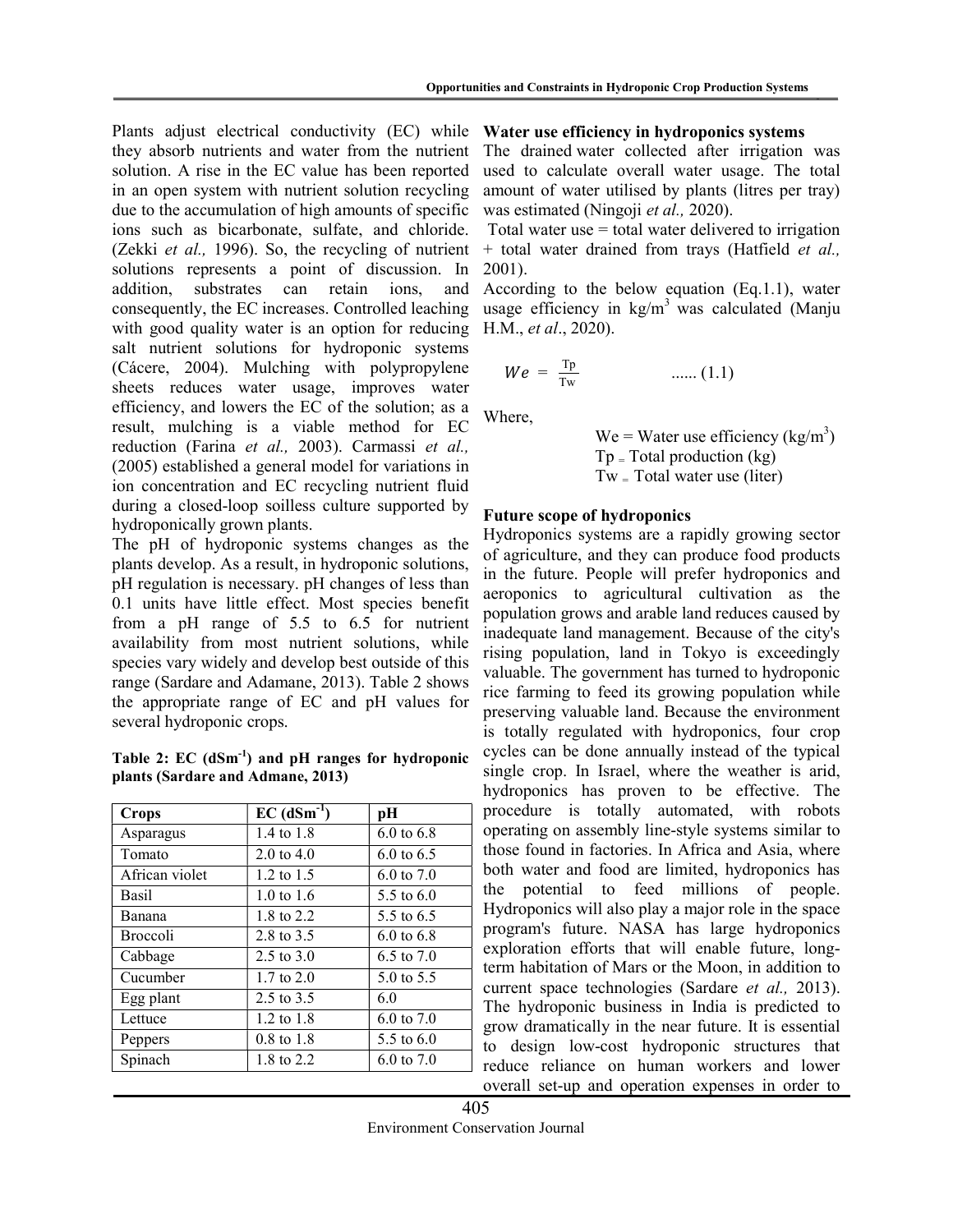encourage commercial hydroponic farms (Sharma et al., 2018, Manju et al., 2020). In the future, the goal of organic nutrient work should be to be able to standardize the methods, additions, and results of organic nutrient solutions for small-scale organic farmers. To ensure consumer confidence in organic, foods must be as safe and healthy as conventional alternatives. Hydroponic farming can yield highquality, efficiently produced veggies for urban and rural farms, as well as for future research beyond Tera Fera, with the right nutrient solutions, temperatures, and other environmental variables (Ferguson et al., 2014).

#### Conclusion

The hydroponics industry is going to be the fastestgrowing industry in the future. In India, the urban concrete empire is growing day by day, adopting soil-less culture to help increase production and quality of the products in order to ensure our country's food security. In hydroponics systems by use of proper nutrient solutions, with controlled temperatures, and environmental conditions, produced high-quality crops. Nowadays seed

#### References

- Anbukkani, P. 2016. Economic analysis of dairy farming in dry Arias-Fernandez, R., López-Mosquera, M. E., & Seoane, S. (2000, March). Coal-Mine Spoil Reclaiming as Substrate for" Cultivation Without Soil" in Petunia. In V International Symposium on Protected Cultivation in Mild Winter Climates: Current Trends for Sustainable Technologies 559, 619-625.
- Asao, T. (Ed.). (2012). Hydroponics: A standard methodology for plant biological researches. BoD–Books on Demand.
- Buchanan, D. N., & Omaye, S. T. (2013). Comparative study of ascorbic acid and tocopherol concentrations in hydroponic-and soil-grown lettuces.
- Burrage, S. W. (1992, March). Nutrient film technique in protected cultivation. In Symposium on Soil and Soilless Media under Protected Cultivation in Mild Winter Climates 323, 23-38.
- Carmassi, G., Incrocci, L., Maggini, R., Malorgio, F., Tognoni, F., & Pardossi, A. (2005). Modeling salinity build-up in recirculating nutrient solution culture. Journal of plant nutrition, 28(3), 431-445.
- Despommier, D. (2009). The rise of vertical farms. Scientific American, 301(5), 80-87.

germination and hydroponic grass production are used for good nutrition. Various seeds grown by hydroponics system can be appropriately used on small farms, for producing high-quality products. Researchers obtained high-quality goods using the hydroponic system, which are likely to fulfil market expectations. Our worry with the soilless cultivation technique reflects a lack of understanding of its advantages, which include a flexible growth approach that gives the grower complete control over the growing conditions, including the active root zone. To assist ecoagriculture, these methods, which can increase the efficiency of water usage while maintaining its quality, should be adopted on a larger scale. We need further research to develop more productive and cost-effective organic nutrient solutions and improve hydroponic crop production systems. To Increase the commercialization of hydroponic systems, it is essential to design low-cost hydroponic structures that reduce reliance on human workers and lower overall set-up and operation expenses in order to encourage commercial hydroponic farms.

- Domingues, D. S., Takahashi, H. W., Camara, C. A., & Nixdorf, S. L. (2012). Automated system developed to control pH and concentration of nutrient solution evaluated in hydroponic lettuce production. Computers and electronics in agriculture, 84, 53-61.
- Dunn, B., & Shrestha, A. (2013). Hydroponics "Oklahoma State University Cooperative ExtensionService",<http://osufacts.okstate.edu/documshar e/dsweb/Get/Document-6839/HLA-6442web.Pdf>(october1, 2013).
- Farina, E., Allera, C., Paterniani, T., & Palagi, M. (2003, July). Mulching as a technique to reduce salt accumulation in soilless culture. In International Symposium on Managing Greenhouse Crops in Saline Environment 609, 459-466.
- Ferguson, S. D., Saliga III, R. P., & Omaye, S. T. (2014). Investigating the effects of hydroponic media on quality of greenhouse grown leafy greens. International Journal of Agricultural Extension, 2(3), 227-234.
- Grewal, H. S., Maheshwari, B., & Parks, S. E. (2011). Water and nutrient use efficiency of a low-cost hydroponic greenhouse for a cucumber crop: An Australian case study. Agricultural Water Management, 98(5), 841-846.
- Grigas, A., Kemzūraitė, A., & Steponavičius, D. (2019). Hydroponic devices for green fodder production: a review. In Rural development 2019: research and innovation for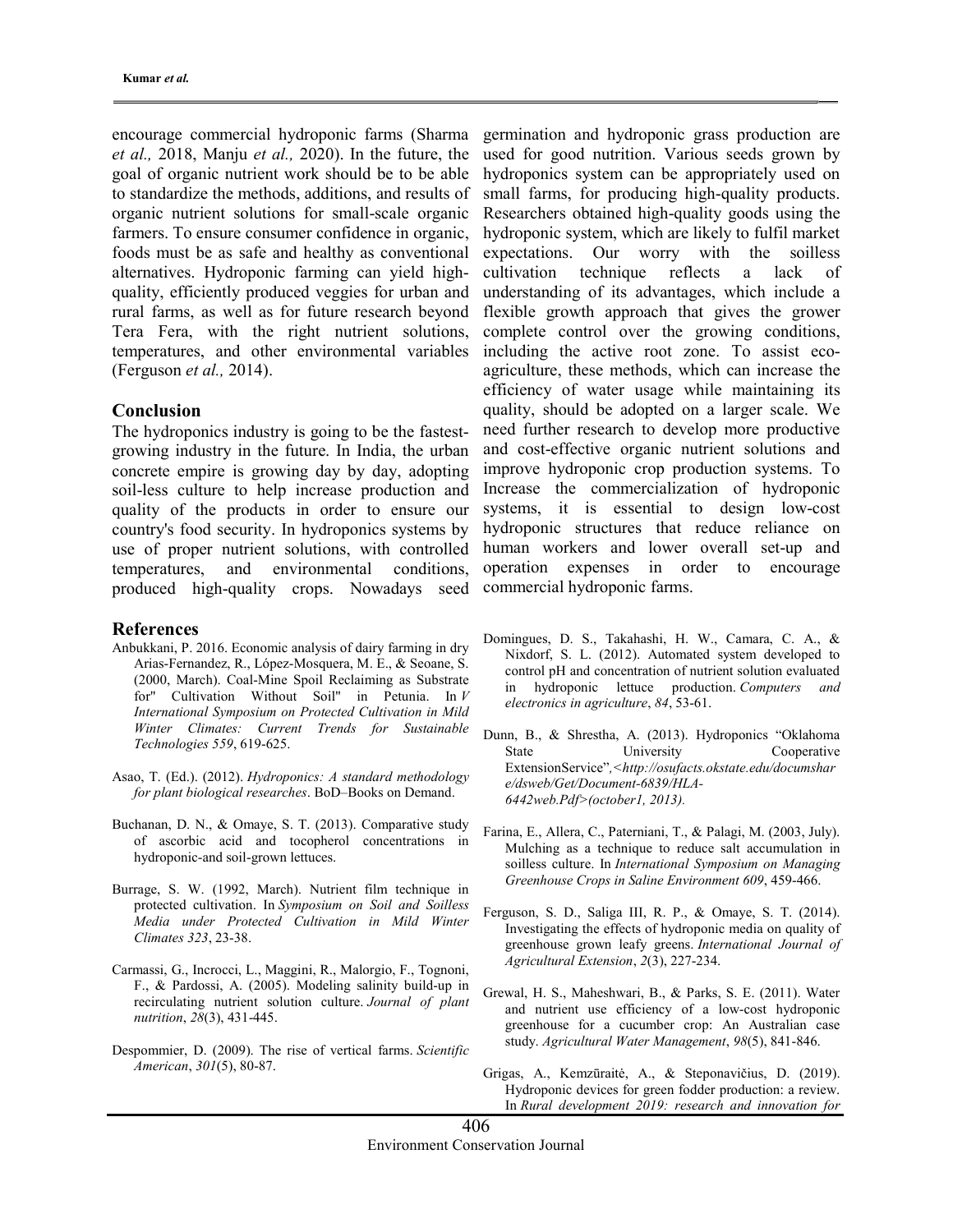bioeconomy (RD2019)[elektroninis išteklius]: 9th international scientific conference, September 26-28, 2019, Agriculture Academy of Vytautas Magnus University. Akademija: Agriculture Academy of Vytautas Magnus University.

- Hatfield, J. L., Sauer, T. J., & Prueger, J. H. (2001). Managing soils to achieve greater water use efficiency: a review.
- Hochmuth, G. J., & Hochmuth, R. C. (2001). Nutrient solution formulation for hydroponic (perlite, rockwool, NFT) tomatoes in Florida. HS796. Univ. Fla. Coop. Ext. Serv., Gainesville.
- Hussain, A., Iqbal, K., Aziem, S., Mahato, P., & Negi, A. K. (2014). A review on the science of growing crops without soil (soilless culture)-a novel alternative for growing crops. International Journal of Agriculture and Crop Sciences, 7(11), 833.
- Jensen, M. H., & Malter, A. J. (1995). Protected agriculture: a global review.
- Guo, J., Yan, Y., Dong, L., Jiao, Y., Xiong, H., Shi, L., ... & Shi, A. (2019). Quality Control Techniques and Related Factors for Hydroponic Leafy Vegetables. HortScience, 54(8), 1330-1337.
- Jones, J. (2012). Ideal hydroponic growing system. Practical Hydroponics and Greenhouses, (124), 42-44.
- Joseph, A. (2014). Technical feasibility and economic viability of hydroponic systems for vegetable cultivation (Doctoral dissertation, TNAU, Coimbatore).
- Jovicich, E. J., Cantliffe, D. J., & Vansickle, J. J. (2004, March). US imports of colored bell peppers and the opportunity for greenhouse production of peppers in Florida. In VII International Symposium on Protected Cultivation in Mild Winter Climates: Production, Pest Management and Global Competition 659, 81-85.
- Khan, F. A. A. (2018). A review on hydroponic greenhouse cultivation for sustainable agriculture. International Journal of Agriculture Environment and Food Sciences, 2(2), 59-66.
- Manju, H. M., Singh, M., Yadav, K. K., & Bhakar, S. R. (2020). Development of Solar Operated Hydroponic Fodder Production System. Int. J. Curr. Microbiol. App. Sci, 9(11), 2936-2942.
- Manzocco, L., Foschia, M., Tomasi, N., Maifreni, M., Dalla Costa, L., Marino, M., ... & Cesco, S. (2011). Influence of hydroponic and soil cultivation on quality and shelf life of ready‐to‐eat lamb's lettuce (Valerianella locusta L. Laterr). Journal of the Science of Food and Agriculture, 91(8), 1373-1380.
- Nielsen, C. J., Ferrin, D. M., & Stanghellini, M. E. (2006). Efficacy of biosurfactants in the management of Phytophthora capsici on pepper in recirculating hydroponic systems. Canadian Journal of Plant Pathology, 28(3), 450- 460.
- Ningoji, S. N., Thimmegowda, M. N., Boraiah, B., Anand, M. R., Murthy, R. K., & Asha, N. N. (2020). Effect of Seed Rate and Nutrition on Water Use Efficiency and Yield of Hydroponics Maize Fodder. Int. J. Curr. Microbiol. App. Sci, 9(1), 71-79.
- Okemwa, E. (2015). Challenges and opportunities to sustainability in aquaponic and hydroponics systems. Int J Sc Res Inn Tech, 2(11), 23.
- Palm, H. W., Knaus, U., Appelbaum, S., Goddek, S., Strauch, S. M., Vermeulen, T., ... & Kotzen, B. (2018). Towards commercial aquaponics: a review of systems, designs, scales and nomenclature. Aquaculture international, 26(3), 813-842.
- Polycarpou, P., Neokleous, D., Chimonidou, D., & Papadopoulos, I. (2005). A closed system for soil less culture adapted to the Cyprus conditions. F. El Gamal, AN Lamaddalen, C. Bogliotti, and R. Guelloubi. Nonconventional water use, 237-241.
- Rouphael, Y., & Colla, G. (2005). Growth, yield, fruit quality and nutrient uptake of hydroponically cultivated zucchini squash as affected by irrigation systems and growing seasons. Scientia Horticulturae, 105(2), 177-195.
- Sardare, M. D., & Admane, S. V. (2013). A review on plant without soil-hydroponics. International Journal Research in Engineering and Technology, 2(3), 299-304.
- Schnitzler, W. H. (2012, May). Urban hydroponics for green and clean cities and for food security. In International Symposium on Soilless Cultivation 1004, 13-26.
- Sharma, N., Acharya, S., Kumar, K., Singh, N., & Chaurasia, O. P. (2018). Hydroponics as an advanced technique for vegetable production: An overview. Journal of Soil and Water Conservation, 17(4), 364-371.
- Suma, T. C., Kamat, V. R., Sangeetha, T. R., & Reddy, M. (2020). Review on hydroponics green fodder production: Enhancement of nutrient and water use efficiency. IJCS, 8(2), 2096-2102.
- Taig, L. (2012). Greenhouse technical management for the future. Practical Hydroponics and Greenhouses, (122), 30- 32.
- Takakura, T. (2014). Greenhouse production in engineering. Mathematical and Control Applications in Agriculture and Horticulture, 5, 19.